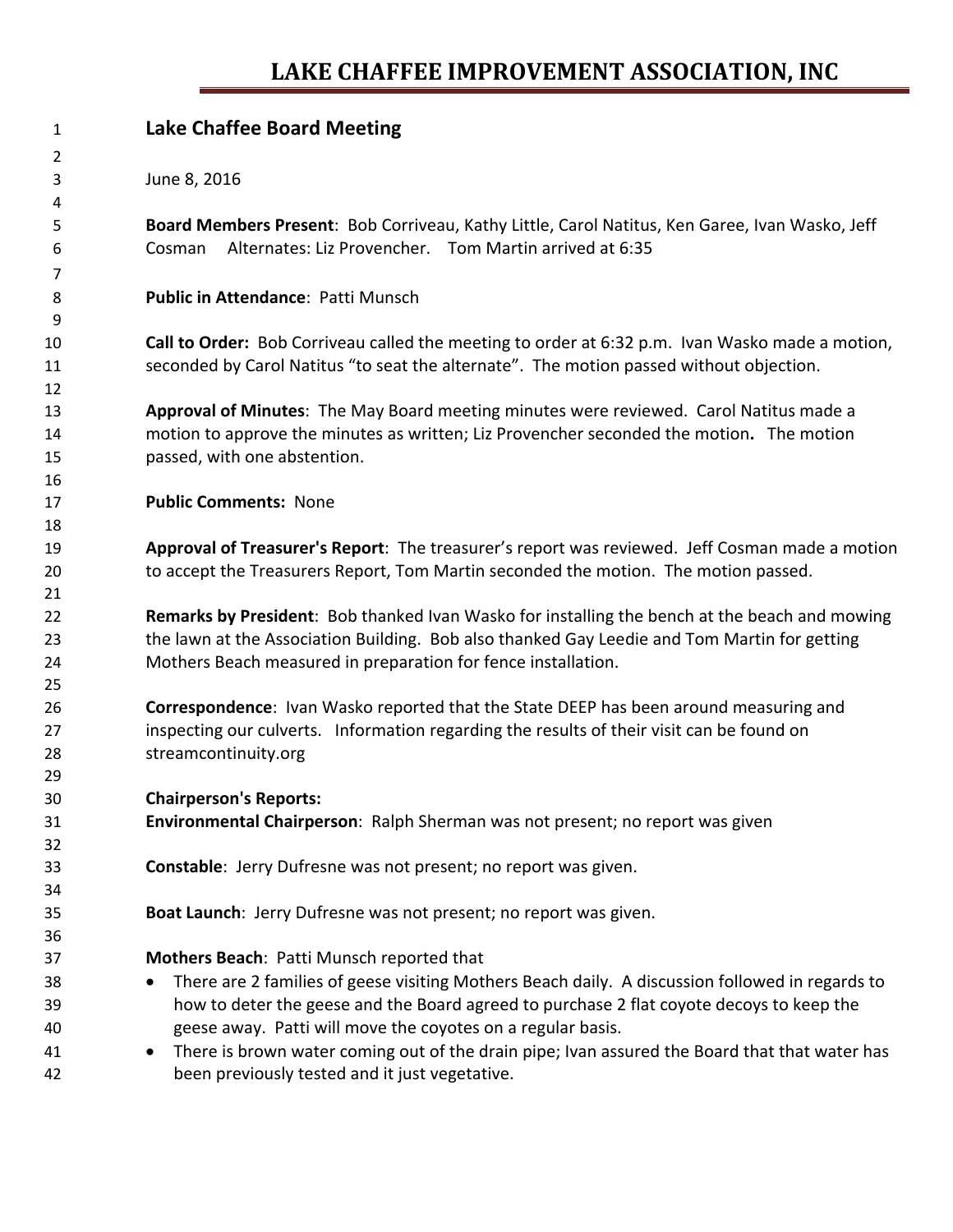## **LAKE CHAFFEE IMPROVEMENT ASSOCIATION, INC**

| 43<br>44 | The beach sand and the water has been raked and cleaned of debris and acorns. Patti will have<br>$\bullet$<br>the sand rototilled. |  |  |  |  |  |  |
|----------|------------------------------------------------------------------------------------------------------------------------------------|--|--|--|--|--|--|
|          |                                                                                                                                    |  |  |  |  |  |  |
| 45       | There is still personal property being left on the beach property.<br>$\bullet$                                                    |  |  |  |  |  |  |
| 46       | <b>Fund Raising:</b>                                                                                                               |  |  |  |  |  |  |
| 47       |                                                                                                                                    |  |  |  |  |  |  |
| 48       | Some fund raising ideas were presented; a Labor Day Weekend Yard Sale, the Halloween<br>$\bullet$                                  |  |  |  |  |  |  |
| 49       | Haunted house vs the Halloween Party. Further consideration will be given to both ideas and                                        |  |  |  |  |  |  |
| 50       | volunteers are needed.                                                                                                             |  |  |  |  |  |  |
| 51       | The poker run will be held on July $17^{th}$ prior to the Election meeting, cost is \$10 per hand.<br>$\bullet$                    |  |  |  |  |  |  |
| 52       | The July 4 <sup>th</sup> Boat Parade was discussed and it was decided that the best decorated boat would<br>$\bullet$              |  |  |  |  |  |  |
| 53       | be featured on the LakeChaffee.org website.                                                                                        |  |  |  |  |  |  |
| 54       |                                                                                                                                    |  |  |  |  |  |  |
| 55       | Main Beach: Sandy Moquin was not present. Ivan Wasko reported that the bench has been                                              |  |  |  |  |  |  |
| 56       | installed and the port-o-potty was delivered. Ivan informed the Board that the Main beach needed                                   |  |  |  |  |  |  |
| 57       | to be rototilled. The Board authorized Ivan to spend up to a set amount to hire someone to do the                                  |  |  |  |  |  |  |
| 58       | rototilling.                                                                                                                       |  |  |  |  |  |  |
| 59       |                                                                                                                                    |  |  |  |  |  |  |
| 60       | Road Chairperson: Ivan Wasko reported that                                                                                         |  |  |  |  |  |  |
| 61       | Our supply of filling is almost completely depleted and there are a few potholes on Westford<br>$\bullet$                          |  |  |  |  |  |  |
| 62       | Drive, Perch Drive, Union Drive and Squirrel Hill that need filling.                                                               |  |  |  |  |  |  |
| 63       | We will be taking bids in August for the snow plowing contract.<br>$\bullet$                                                       |  |  |  |  |  |  |
| 64       | We are looking for volunteers to mow the lawn at the community building<br>$\bullet$                                               |  |  |  |  |  |  |
| 65       |                                                                                                                                    |  |  |  |  |  |  |
| 66       | Hall Chairperson: Ivan Wasko reported that the holding tank is about 1/2 full.                                                     |  |  |  |  |  |  |
| 67       |                                                                                                                                    |  |  |  |  |  |  |
| 68       | Dam Chairperson: Kari Olson was not present and no report was given                                                                |  |  |  |  |  |  |
| 69       |                                                                                                                                    |  |  |  |  |  |  |
| 70       | <b>Old Business:</b>                                                                                                               |  |  |  |  |  |  |
| 71       | Kathy Little raised the question of the ropes/buoys at the beaches. New buoys have not yet                                         |  |  |  |  |  |  |
| 72       | been purchased. Tom will look into the cost of a "steel ball" type of buoy.                                                        |  |  |  |  |  |  |
| 73       | Bob discussed the Association ordinances. They are very outdated and need review. He<br>٠                                          |  |  |  |  |  |  |
| 74       | reminded us that the Board has the ability to amend or modify the ordinances. The Board will                                       |  |  |  |  |  |  |
| 75       | review and re-approve the ordinances at the July Board meeting.                                                                    |  |  |  |  |  |  |
| 76       |                                                                                                                                    |  |  |  |  |  |  |
| 77       | <b>New Business:</b>                                                                                                               |  |  |  |  |  |  |
| 78       | There was a discussion on ways to try to get the hall rented more often to try to generate some                                    |  |  |  |  |  |  |
| 79       | income.                                                                                                                            |  |  |  |  |  |  |
| 80       | The annual meeting notice needs to be printed and mailed.<br>$\bullet$                                                             |  |  |  |  |  |  |
| 81       | There were some items discussed for the inclusion in the newsletter that will go out with the<br>$\bullet$                         |  |  |  |  |  |  |
| 82       | meeting notice. Kathy Little agreed to generate and mail the notices/newsletter by June 12 <sup>th</sup> .                         |  |  |  |  |  |  |
| 83       |                                                                                                                                    |  |  |  |  |  |  |
| 84       | Adjournment: Tom Martin made a motion to adjourn, seconded by Jeff Cosman. The meeting                                             |  |  |  |  |  |  |
| 85       | adjourned at 7:51 pm.                                                                                                              |  |  |  |  |  |  |